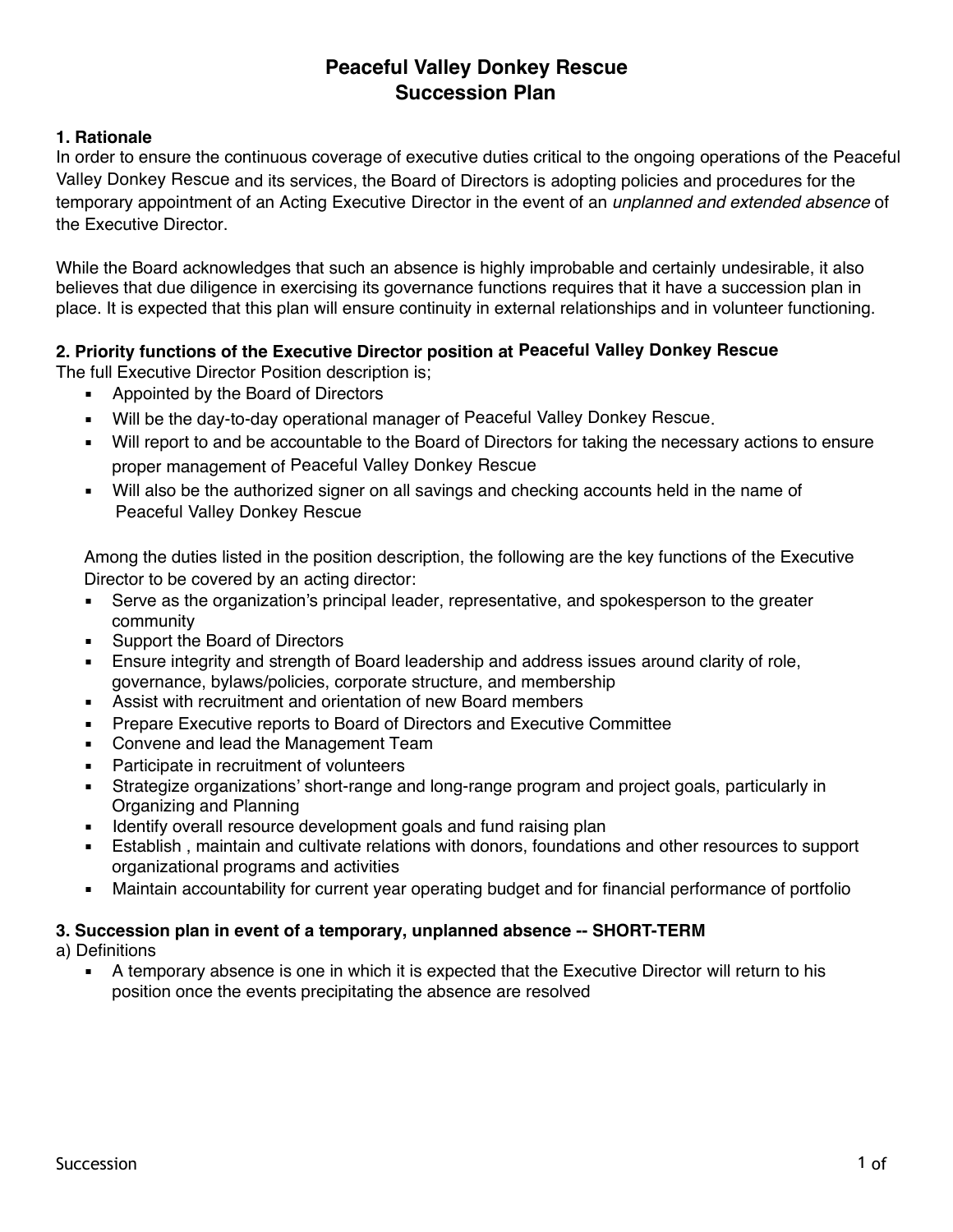- An unplanned absence is one that arises unexpectedly
- A short-term absence is 3 months or less
- b) Who may appoint the Acting Executive Director
	- The Board of Directors authorizes the Executive Committee to implement the terms of this succession plan in the event of the unplanned absence of the Executive Director
	- In the event of an unplanned absence of the Executive Director, the Assistant Executive Director shall immediately inform the Chair of the Executive Committee of the absence
	- As soon as is feasible, the Chair shall convene a meeting of the Executive Committee to affirm the procedures prescribed in this plan or to make modifications the Committee deems appropriate

c) Standing appointee to the position of Acting Executive Director

The position description of the Assistant Executive Director specifies that he/she shall serve as Acting Executive Director in the absence of the Executive Director

- First and second back-ups for the position of Acting Executive Director should the Assistant Executive Director be unable to act as Acting Executive Director
	- o The first back-up appointee will be the Chief Financial Officer
	- o The second back-up appointee will be the Assistant Treasurer
- In the event the standing appointee, the Assistant Executive Director, is new to the position and fairly inexperienced with Peaceful Valley Donkey Rescue, Inc. the Executive Committee may decide to appoint one of the back-up appointees as the acting executive director
- The Executive Committee may also consider the option of splitting executive duties among the designated appointees.

# d) Cross-training plan for appointees

The Executive Director, with assistance from the Assistant Executive Director, shall develop a plan for training the three potential appointees in each the priority functions of the Executive Director which are listed above (section 2).

e) Authority and restrictions of the appointee

The person appointed as Acting Executive Director shall have the full authority for decision making and independent action as the regular Executive Director.

f) Compensation

The acting executive Director shall remain at his/her current pay rate.

g) Board committee responsible for oversight and support to the Acting Executive Director As with an Executive Director, the Executive Committee of the Board will have responsibility for monitoring the work of the Acting Executive Director. The Executive Committee will also be alert to the special support needs that of the executive in this temporary leadership role.

## h) Communications plan

As soon as possible after the Acting Executive Director has begun covering an unplanned absence, Board members and the Acting ED shall communicate the temporary leadership structure to the following key supporters

## - Government officers

- Foundation program officers
- Civic leaders
- Major donors